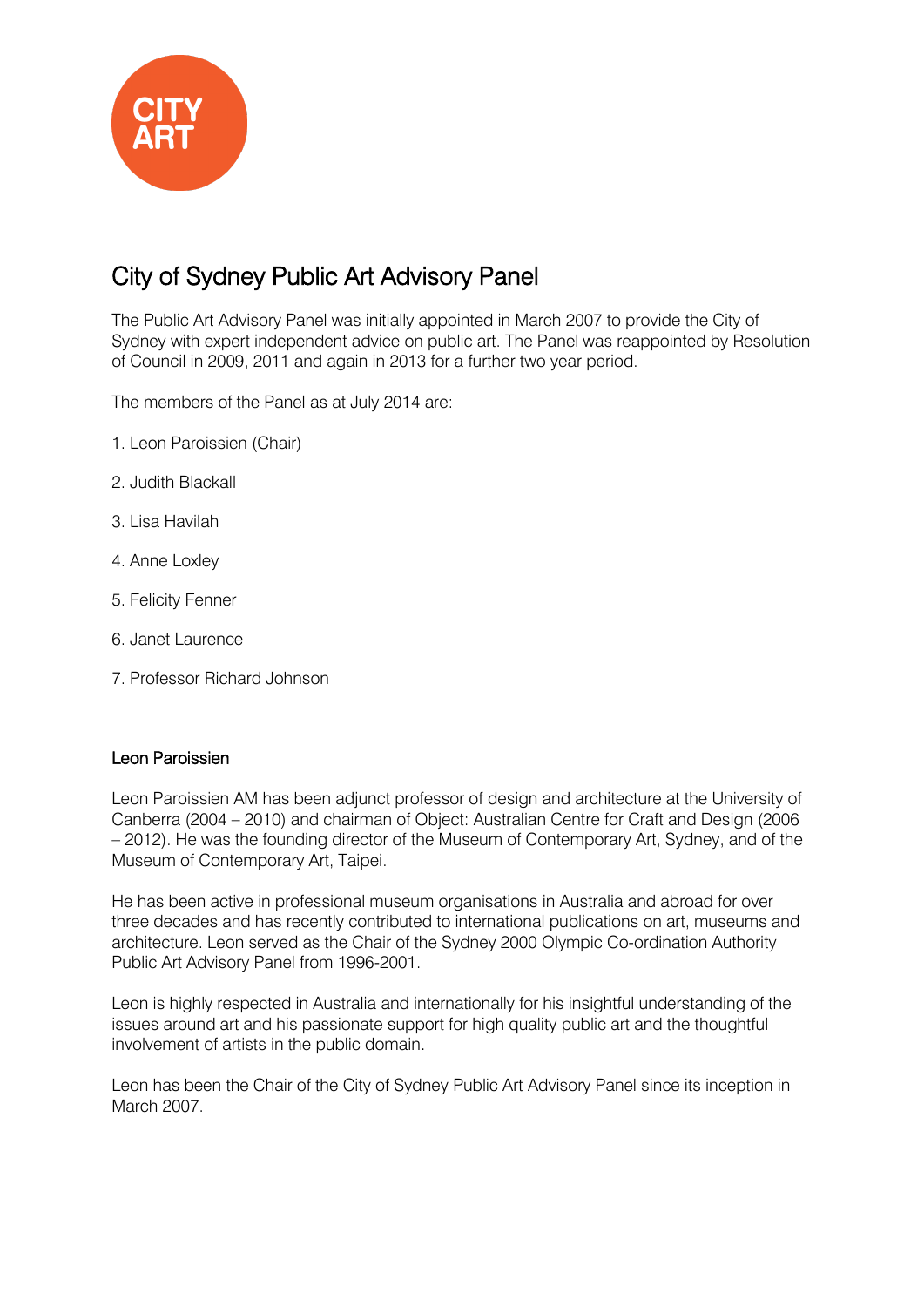

## Judith Blackall

Judith Blackall is the Gallery Curator/Manager of the National Art School based in Sydney. She was formerly Head, Artistic Programs at the Museum of Contemporary Art Australia until May 2013, responsible for the curatorial, registration, conservation and collections teams, touring exhibitions and off-site projects.

Judith has worked directly on more than 30 exhibitions and projects, international touring exhibitions and outreach initiatives for the MCA. They include: Embedded: Craig Walsh (2013) co-curated with Robert Leonard and presented in association with IMA Brisbane; Rafael Lozano-Hemmer: Recorders (2011-12); Yayoi Kusama: Mirrored Years (2009); Las Horas / The Hours: Visual Arts of Contemporary Latin America (2008) and Kienholz (2005).

She was co-curator of Arte Povera: Art from Italy 1967-2002, a major exhibition presented in association with the Castello di Rivoli Museum of Contemporary Art. Prior to joining the MCA in 1997, Judith lived and worked in Italy for 15 years. She was co-ordinator of the Australia Council studio for Australian artists il Paretaio until 1990. She has worked in contemporary art galleries in Milan and Florence, the Museo Pecci in Prato and was exhibition coordinator of the first Florence Biennale Art/Fashion presented throughout the city in 1996.

## Lisa Havilah

Lisa Havilah is the Director of Carriageworks, Sydney. Carriageworks produces and presents a contemporary multi-arts program that engages artists and audiences with contemporary ideas and issues.

The Centre's program is artist led and emerges from its commitment to reflect social and cultural diversity. From 2005 – 2011 Lisa was the Director of Campbelltown Arts Centre. Under her directorship Campbelltown Arts Centre pioneered a multidisciplinary contemporary arts program, bringing together artists and communities across disciplines to examine ideas through the processes of producing contemporary art. Lisa was previously Assistant Director of Casula Powerhouse Arts Centre (1998–2004).

Curatorial projects include Anita & Beyond (2003), For Matthew & Others: Journeys with Schizophrenia (2006). What I think About When I think about Dancing (2009) and Edge of Elsewhere Edge of Elsewhere (2010-12), a three-year project produced for Sydney Festival that commissioned artists from Australia, Asia and the Pacific to develop new work in partnership with suburban communities.

She has lectured in Management and Organisation (Master of Fine Arts) at the College of Fine Arts, University of NSW. Previously she has been the Chair of Arts NSW's Western Sydney Program which was responsible for the implementation of the NSW Government Strategy to deliver arts and cultural infrastructure across Western Sydney.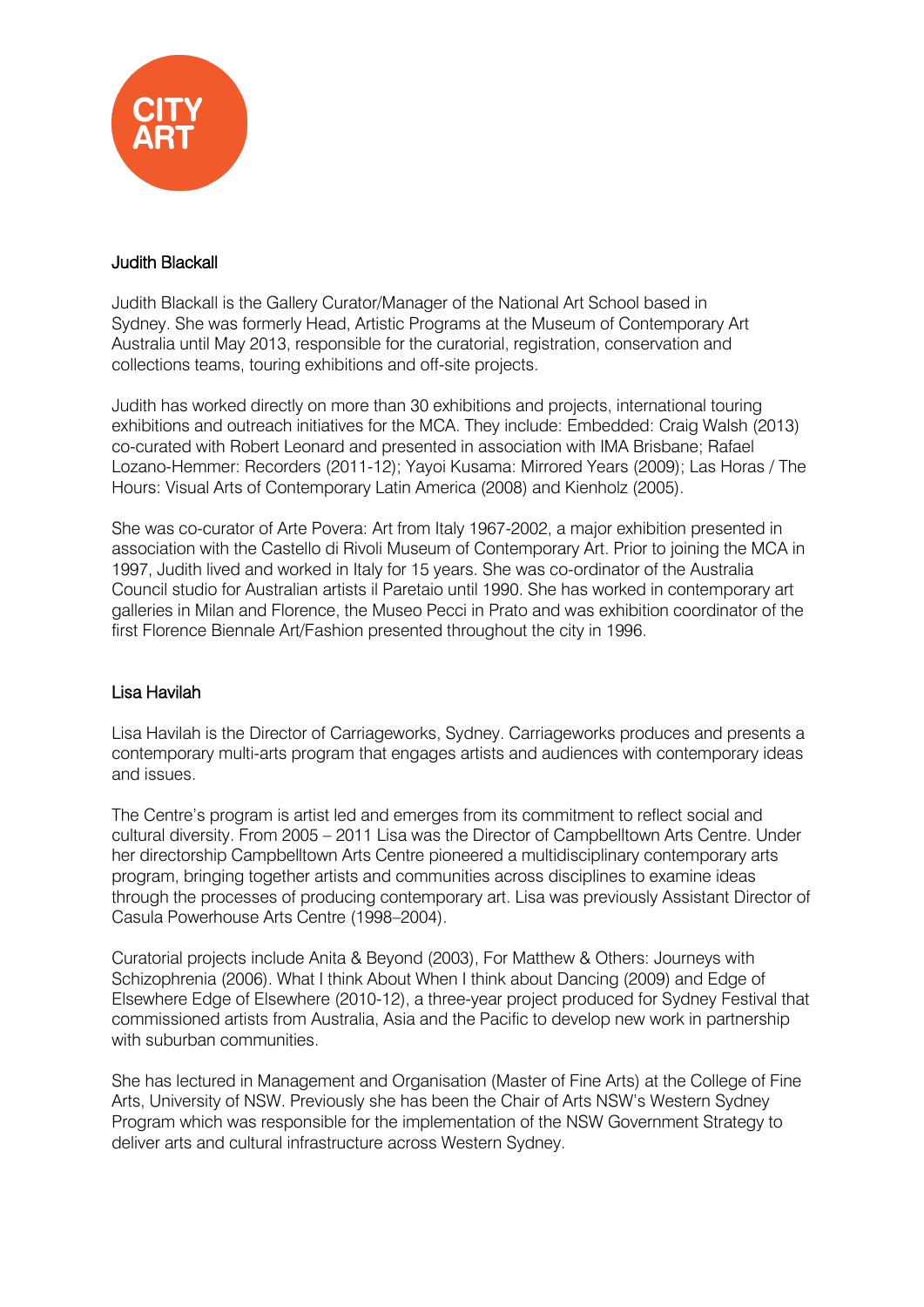

## Anne Loxley

Anne Loxley is a curator and writer who works with contemporary artists both in and outside gallery contexts, in communities and in public spaces. In January 2011 she took up the position of Curator, C3West, for Sydney's Museum of Contemporary Art and she maintains an active consultancy as a public art curator.

A former Sydney Morning Herald art critic, she has published numerous essays and articles as well as edited many visual arts publications. In 2012 she was awarded an Australia Council grant to research recent public art in London and New York and was also a finalist in New York's Alice Awards for Artists In Residence program at Frasers Broadway Sydney. She was guest editor of a special Australia/New Zealand issue (No 42) of the American journal Public Art Review.

Anne was Curator and later Director, Public Art, for Sydney's Olympic Co-ordination Authority; her recent public art projects include Jennifer Turpin and Michaelie Crawford, Windlines the Scout Compass of Discovery (2011) for the City of Sydney and Brook Andrew, Warrang for the Museum of Contemporary Art (2012).

## Felicity Fenner

Felicity Fenner has curated many exhibitions of Australian and international art, including Primavera 2005 at the Museum of Contemporary Art (MCA), Sydney, Handle with Care, the 2008 Adelaide Biennial of Australian Art, Once Removed for the 2009 Venice Biennale, Michael Nyman's Cine Opera at Sydney Park Brickworks in 2011, Making Change (with the Australian Centre for Photography) for the National Art Museum of China, Beijing, in 2012, and Running the City for the International Symposium of Electronic Arts, Sydney, 2013.

She is based at The University of New South Wales as Director of Galleries UNSW, Chief Curator of the National Institute for Experimental Arts (NIEA) and Senior Lecturer in Curatorial Studies. She is a Chief Investigator on Curating Cities, a major Australia Research Council project on the world's best practice eco-sustainable public art.

Felicity writes about contemporary art for a range of publications including Art in America, Art & Australia, Artlink and Art Asia Pacific, of which she is a Contributing Editor. She and is the independent Consultant to the Macquarie Group Collection. In 2013 she was involved as an author and academic in the Auckland Triennial and SCAPE Public Art Biennial in Christchurch, New Zealand.